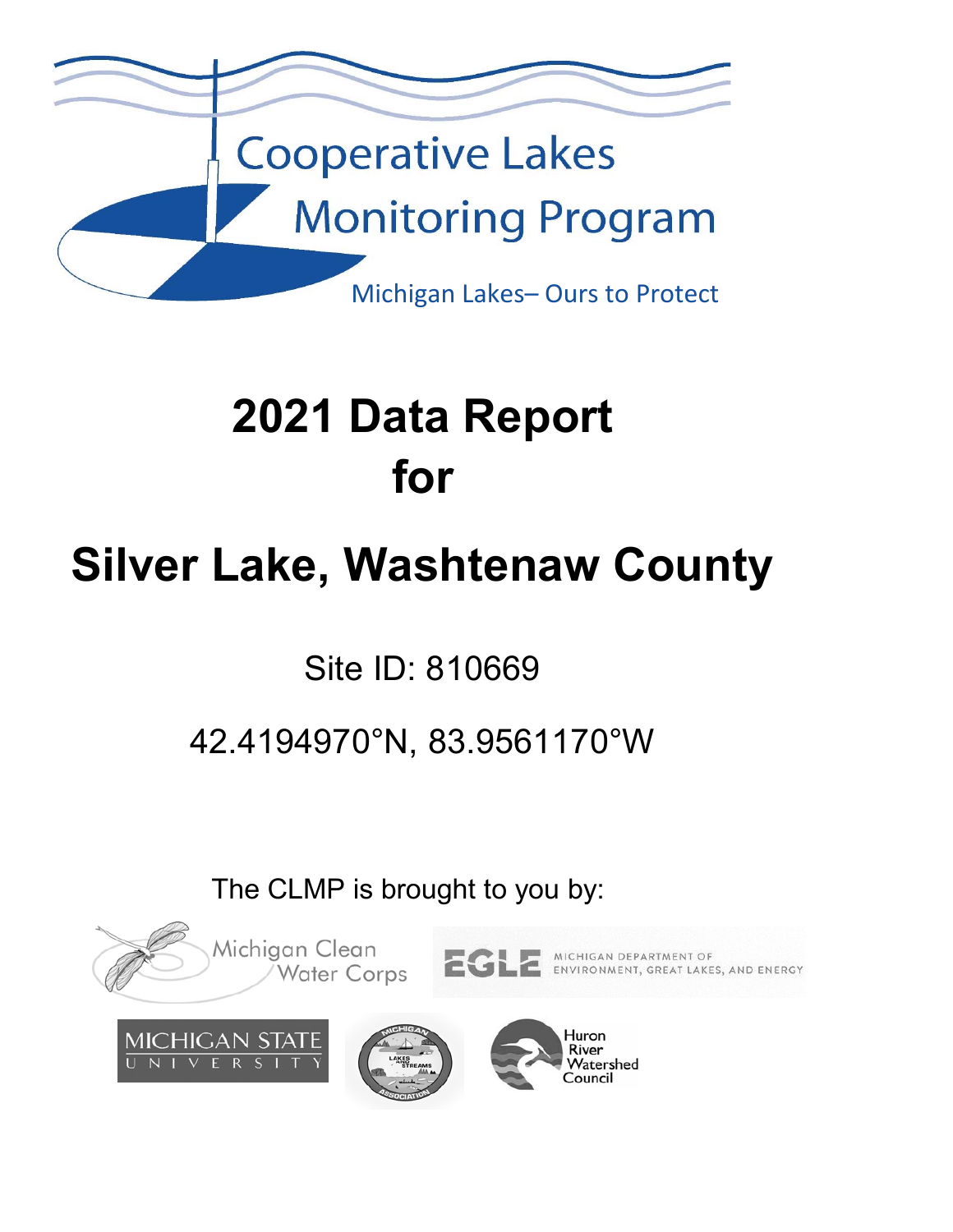#### **About this report:**

This report is a summary of the data that have been collected through the Cooperative Lakes Monitoring Program. The contents have been customized for your lake. The first page is a summary of the Trophic Status Indicators of your lake (Secchi Disk Transparency, Chlorophylla, Spring Total Phosphorus, and Summer Total Phosphorus). Where data are available, they have been summarized for the most recent field season, five years prior to the most recent field season, and since the first year your lake has been enrolled in the program.

If you did not take 8 or more Secchi disk measurements or 4 or more chlorophyll measurements, there will not be summary data calculated for these parameters. These numbers of measurements are required to ensure that the results are indicative of overall summer conditions.

If you enrolled in Dissolved Oxygen/Temperature, the summary page will have a graph of one of the profiles taken during the late summer (typically August or September). If your lake stratifies, we will use a graph showing the earliest time of stratification, because identifying the timing of this condition and the depth at which it occurs is typically the most important use of dissolved oxygen measurements.

The back of the summary page will be an explanation of the Trophic Status Index and where your lake fits on that scale.

The rest of the report will be aquatic plant summaries, Score the Shore results, and larger graphs, including all Dissolved Oxygen/Temperature Profiles that you recorded. For Secchi Disk, Chlorophyll, and Phosphorus parameters, you need to have two years of data for a graph to make logical sense. Therefore if this is the first year you have enrolled in the CLMP, you will not receive a graph for these parameters.

Remember that some lakes see a lot of fluctuation in these parameters from year to year.<br>Until you have eight years worth of data, consider all trends to be preliminary.

To learn more about the CLMP monitoring parameters or get definitions to unknown terms, check out the CLMP Manual, found at: **https://micorps.net/wp‐content/uploads/2021/03/CLMP‐ Manual‐2019update2\_2021.pdf**

#### **Thank you!**

The CLMP leadership team would like to thank you for all of your efforts over the past year. The CLMP would not exist without dedicated and hardworking volunteers!

The CLMP Leadership Team is made of: Jo Latimore, Erick Elgin, Jean Roth, Tamara Lipsey, Mike Gallagher, Melissa DeSimone, and Paul Steen

#### **Questions?**

If you have questions on this report or believe that the tabulated data for your lake in this report are in error please contact:

**Paul Steen (psteen@hrwc.org), CLMP Data Analyst**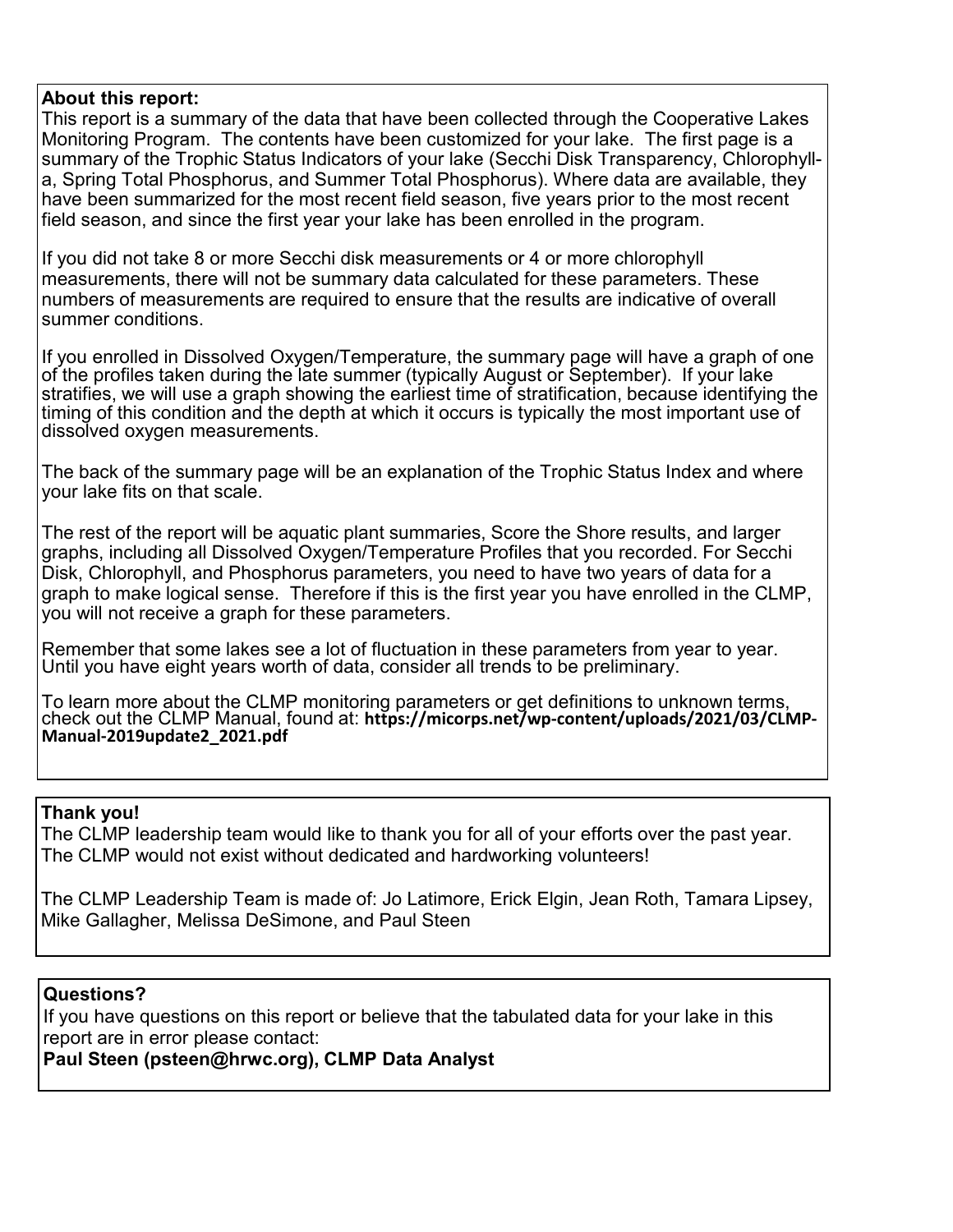### **Silver Lake, Washtenaw County 2021 CLMP Results**



|                       |            |      |      |         | Std. | Carlson |                       |           |       |      |        | Std. | Carls |
|-----------------------|------------|------|------|---------|------|---------|-----------------------|-----------|-------|------|--------|------|-------|
| Year                  | # Readings | Min  | Max  | Average | Dev  | TSI     | Year                  | # Samples | Min   | Max  | Median | Dev  | ΤS    |
| 2021                  | 10         | 7.5  | 24.0 | 13.3    | 5.1  | 40      | 2021<br>2021 All CLMP |           | 1.2   | -3.1 | 2.0    | 0.9  | 37    |
| 2016-2020<br>2021 All | 10         | 10.0 | 19.0 | 13.3    | 2.6  | 40      | Lakes                 | 635       | < 1.0 | 42.0 | 2.2    | 3.4  | 39    |
| <b>CLMP Lakes</b>     | 2817       | 1.0  | 50.0 | 12.7    | 2.9  | 42      |                       |           |       |      |        |      |       |

No graph: Not enough data No graph: Not enough data

#### **Secchi Disk Transparency (feet) Chlorophyll-a (parts per billion)**

| ırlson<br>TSI | Year                  | # Samples | Min | Max             | Median           | Std.<br>Dev | <b>Carlson</b><br>TSI |
|---------------|-----------------------|-----------|-----|-----------------|------------------|-------------|-----------------------|
| 40            | 2021<br>2021 All CLMP | $\sim$ 4  |     | $1.2 \quad 3.1$ | 2.0              | 0.9         | -37                   |
| 40            | Lakes                 | 635       |     |                 | $< 1.0$ 42.0 2.2 | -3.4        | 39                    |

Silver Lake does not have spring total phosphorus data available. Consider enrolling in this parameter next year. Phosphorus is one of several essential nutrients that algae need to grow and reproduce. An increase in phosphorus over time is a measure of nutrient enrichment in a lake. A surface water sample taken in the spring, shortly after spring turnover, will be a representative sample for estimating the total amount of phosphorus in the lake.

#### **Spring Phosphorus (parts per billion) Summer Phosphorus (parts per billion)**

| Year                  | # Samples   | Min     |               | Max Average | Std.<br>Dev | Carlson<br>TSI |
|-----------------------|-------------|---------|---------------|-------------|-------------|----------------|
| 2021<br>2021 All CLMP | $\mathbf 1$ | 7.0 7.0 |               | 7.0         | NA.         | 32             |
| Lakes                 | 281         |         | $\leq 3$ 65.0 | 12.8        | 93          | 38             |

No graph: Not enough data

#### **Dissolved Oxygen and Temperature Profile 8/11/2021 Summary**



| Average TSI        | 2021 | 2016-2020 |
|--------------------|------|-----------|
| Silver Lake        | 38   | 36        |
| All CLMP<br>I akes | 17   | 40        |

With an average TSI score of 36 based on 2021 Secchi transparency, chlorophyll-a, and summer total phosphorus data, this lake is rated between the oligotrophic and mesotrophic lake classification.

The lake loses dissolved oxygen in the bottom waters in spring; the reason for this cannot be deduced from the data available. It turns-over in mid-September, distributing oxygen throughout the water column.

Welcome to the CLMP! The longer you stay in the program and the more parameters you monitor, the more interesting this report will become. Once you have eight years of data there will be enough history to analyze the long-term trend.

*\* = No sample received W= Value is less than the detection limit (<3 ppb) T= Value reported is less than the reporting limit (5 ppb).*

*<1.0 = Chlorophyll-a: Sample value is less than limit of quantification (<1 ppb).*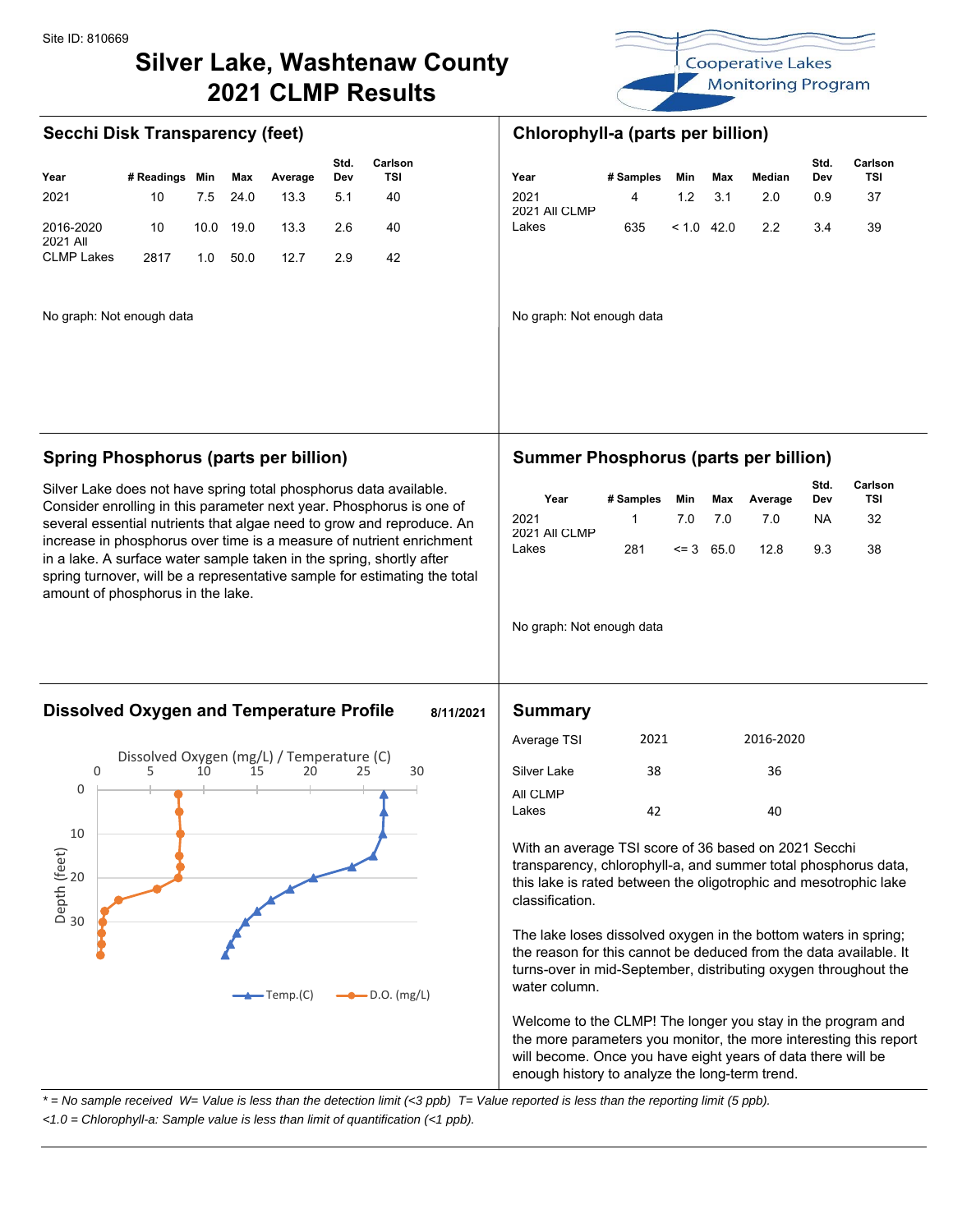### **Trophic Status Index Explained**

In 1977, limnologist Dr. Robert Carlson developed a numerical scale (0-100) where the numbers indicate the level of nutrient enrichment. Using the proper equations, we can convert results from Summer Total Phosphorus, Secchi Depth, and Chlorophyll-a to this Trophic Status Index (TSI). The TSI numbers are furthermore grouped into general categories (oligotrophic, mesotrophic, eutrophic, and hypereutrophic), to quickly give us a way to understand the general nutrient level of any lake.

The tables below give the results-to-TSI conversions for the water quality data ranges normally seen in the CLMP. The formulas for this conversion can be found in the CLMP manual (link is on page 2 of this report).

| Phosphorus   |                  |                 | <b>Secchi Depth</b>    |                                      |                    | <b>Chlorophyll-a</b>       |                  |
|--------------|------------------|-----------------|------------------------|--------------------------------------|--------------------|----------------------------|------------------|
| (ppb)        | <b>TSI Value</b> |                 |                        | (ft)                                 | <b>TSI Value</b>   | (ppb)                      | <b>TSI Value</b> |
| <5           | <27              |                 |                        | >30                                  | <28                |                            | <31              |
|              | 30               |                 |                        |                                      | 31                 |                            | 37               |
|              | <br>34           |                 |                        | <br>20                               | <br>34             |                            | ,,,,,,,,<br>41   |
|              | ,,,,,,,,,,<br>37 |                 |                        |                                      | ,,,,,,,,,<br>38    |                            |                  |
|              | 40<br>mmu        |                 |                        |                                      | ,,,,,,,,<br>42<br> |                            | шш<br>48<br>mmun |
|              | 43<br>mmu        |                 |                        |                                      | 44<br>mmu          |                            | 51<br>mmu        |
| ۲.           | 46<br>           |                 |                        |                                      | 48<br>             |                            | 55<br>,,,,,,,,,  |
|              | 48<br>           |                 |                        |                                      | 52<br>,,,,,,,,     | 6                          | 58<br>,,,,,,,,   |
|              | 50<br>,,,,,,,,,  |                 |                        |                                      | 57<br>,,,,,,,,,,,  |                            | 61               |
| 32           | 54<br>           |                 |                        | <3                                   | >61                | $\overline{\overline{22}}$ | $-61$            |
| 36           | 56<br>,,,,,,,,   |                 |                        |                                      |                    |                            |                  |
|              | 58               |                 |                        |                                      |                    |                            |                  |
| 48           | 60               |                 |                        | <u>  TSI for Silver Lake in 2021</u> |                    |                            |                  |
| >50          | >61              |                 | <u>Average</u>         | 36                                   |                    |                            |                  |
|              |                  |                 | Secchi Disk            | 40                                   |                    |                            |                  |
|              |                  |                 | Summer TP              | 32                                   |                    |                            |                  |
|              |                  |                 | Chlorophyll-a          | - 37                                 |                    |                            |                  |
| Oligotrophic |                  | Oligo/Meso      | Mesotrophic Meso/Eutro |                                      | Eutrophic          |                            | Hypereutrophic   |
| $36$         | 36-40            |                 | 41-45                  | 46-50                                | $51 - 61$          |                            | $>61$            |
|              | 55               |                 |                        |                                      | ន                  | 55                         |                  |
|              |                  | I Chlorophyll-a |                        |                                      |                    |                            |                  |
| Summer TP    |                  |                 |                        |                                      |                    |                            |                  |
|              | Average          | Secchi          |                        |                                      |                    |                            |                  |

**Oligotrophic:** Generally deep and clear lakes with little aquatic plant or algae growth. These lakes maintain sufficient dissolved oxygen in the cool, deep-bottom waters during late summer to support cold water fish, such as trout and whitefish.

**Mesotrophic:** Lakes that fall between oligotrophic and eutrophic. Mid-ranged amounts of nutrients.

**Eutrophic:** Highly productive eutrophic lakes are generally shallow, turbid, and support abundant aquatic plant growth. In deep eutrophic lakes, the cool bottom waters usually contain little or no dissolved oxygen. Therefore, these lakes can only support warm water fish, such as bass and pike.

**Hypereutrophic:** A specialized category of euthrophic lakes. These lakes exhibit extremely high productivity, such as nuisance algae and weed growth.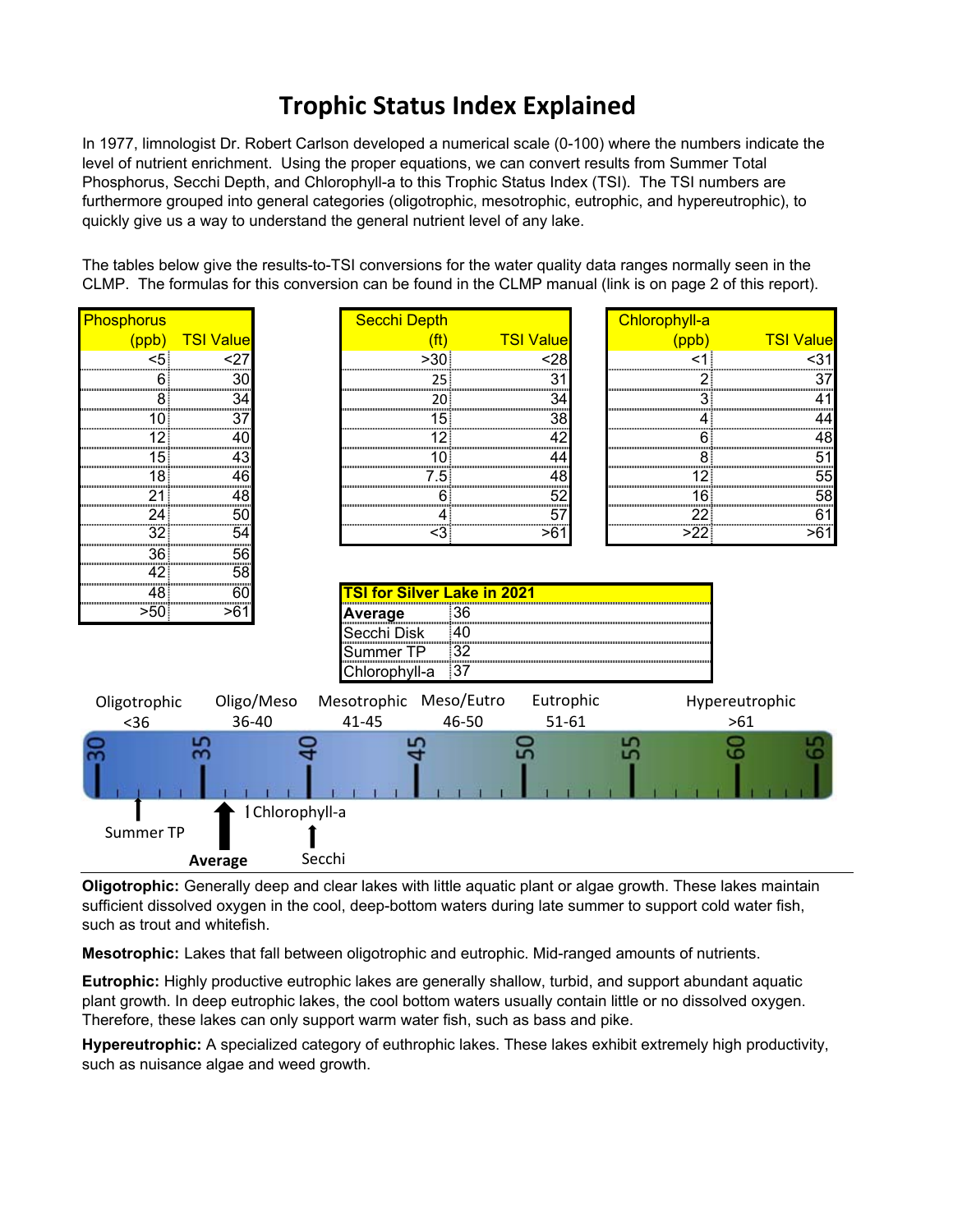Site ID: 810669

### **Silver Lake, Washtenaw County 2021 Exotic Aquatic Plant Watch Results**



The Exotic Aquatic Plant Watch was conducted on Silver Lake in 2021.

This survey involves sampling at multiple locations around the lake to detect new invaders, and document the extent of known invaders. While notes on other plant species may be recorded during the survey, the effort focuses on five highly invasive species: Eurasian watermilfoil (*Myriophyllum spicatum* ), starry stonewort (*Nitellopsis obtusa* ), curly-leaf pondweed (*Potamogeton crispus* ), European Frogbit (*Hydrocharis morsusranae* ), and Hydrilla (*Hydrilla verticillata* ).

The table below summarizes the results of the 2021 Exotic Aquatic Plant Watch.

## Hydrilla not found Starry stonewort FOUND Curly-leaf pondweed not found Originally reported but photograph confirmed native clasping-leaf pondweed European Frogbit not found **2021 Exotic Aquatic Plant Watch Results Survey Date(s): July 13 - September 8 Species Status Comments** Eurasian watermilfoil FOUND **(Big) Silver Lake, Washtenaw County**

Visit the MiCorps Data Exchange (https://micorps.net) or contact the lead volunteer on your lake for more details on the survey, including sampling locations, maps, and abundance information, and for information on past surveys.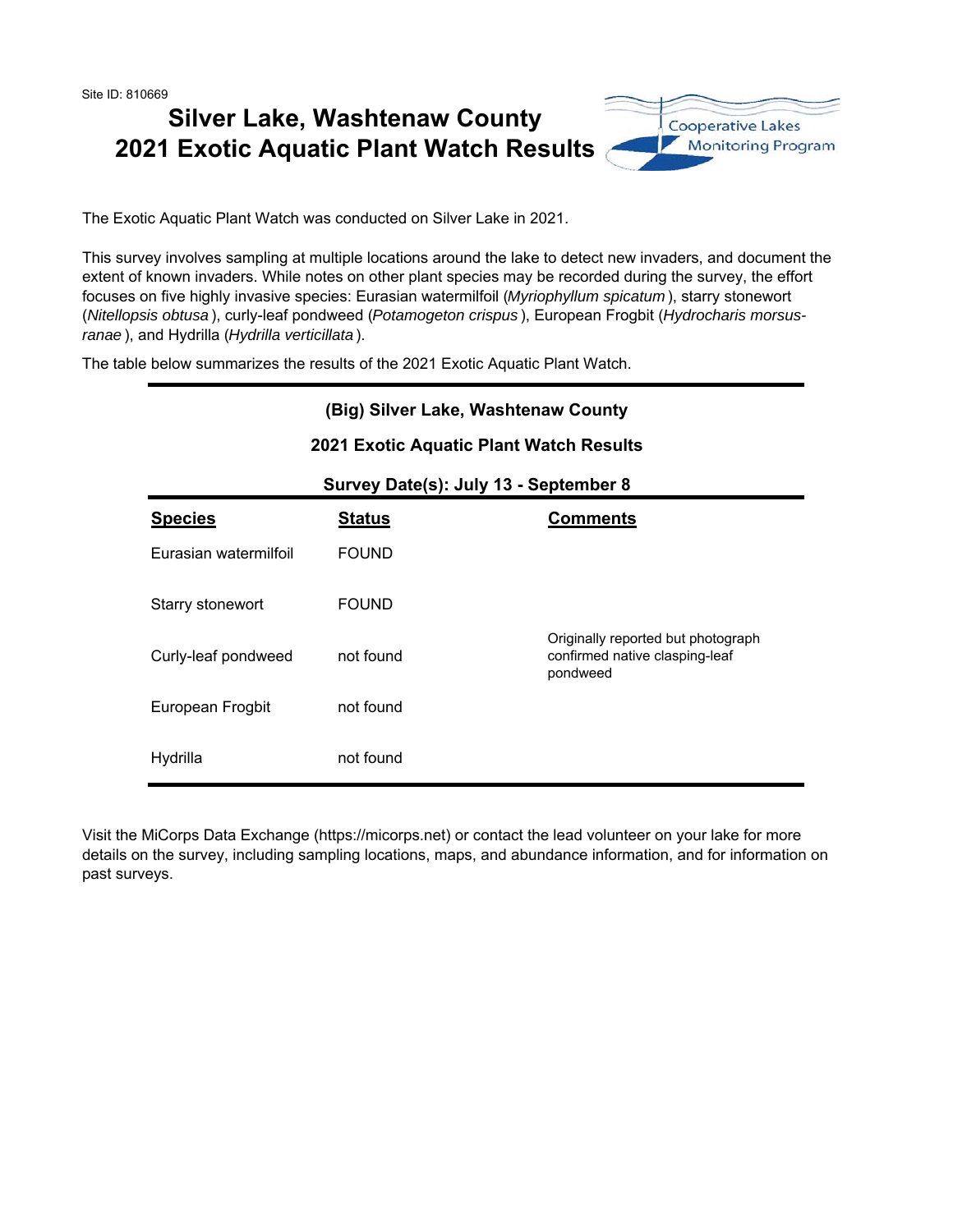### **Silver Lake, Washtenaw County 2021 Score the Shore Results**



The Score the Shore Habitat Assessment was conducted on Silver Lake in 2021.

This assessment involves rating 1000 foot sections of shoreline for aquatic vegetation, shoreline vegetation, erosion, and erosion control practices (like sea walls). Each shoreline section is given three scores ranging from 0- 100 for the categories of Littoral, Riparian, and Erosion Management. The three scores are averaged to produce a average section score. Then a total score is given to the entire lake by averaging all of the average section scores. A score of 0 indicates a shoreline that has been extremely disturbed by human impacts and no natural shoreline remains. A score of 100 indicates a shoreline that is nearly pristine.





#### *Analysis specific to Silver Lake:*

Overall, the lakeshore habitat of Silver Lake is below average when compared to the other lakes in the program. Considering the relatively low level of development on the shoreline, we would have expected Silver Lake to score closer to a 75 total score.

The lake sections scored highest for erosion control, with an average of 76, meaning that there are a low amount of sea walls, rock rip-rap, and other shoreline erosion structures.

The riparian zone was the weak point in the shoreline score, scoring an average of 46, and many sections were <25, in the Highly Impacted category. Reduce the amount of mowed grass and increase the amount of unmowed native vegetation along the lakeshore to boost this aspect of the shoreline habitat. You can get plenty of ideas for improving shoreline health from the Michigan Natural Shoreline Partnership

(https://www.mishorelinepartnership.org/).

| Silver Lake:              |      |
|---------------------------|------|
| Number of Sections:       | 201  |
| Number of Structures:     | 178I |
| <b>Structure Density:</b> | 8.91 |
| Final Score:              |      |

| All 78 Participating Lakes from 2015-2021: |                   |  |  |
|--------------------------------------------|-------------------|--|--|
| Avg. Number of Sections:                   | 16 <sup>1</sup>   |  |  |
| Avg. Number of Structures:                 | 214               |  |  |
| Avg. Structure Density:                    | 12.2 <sub>1</sub> |  |  |
| Avg. Final Score:                          | 72 I              |  |  |

Note about graph to the left: The dotted line sets your average expectation of the score of your lake. If your lake is lower than the dotted line, then your shoreline health is lower than average compared to *lakes with similar amount of shoreline development* . And vice-versa in regards to a lake above the dotted line.

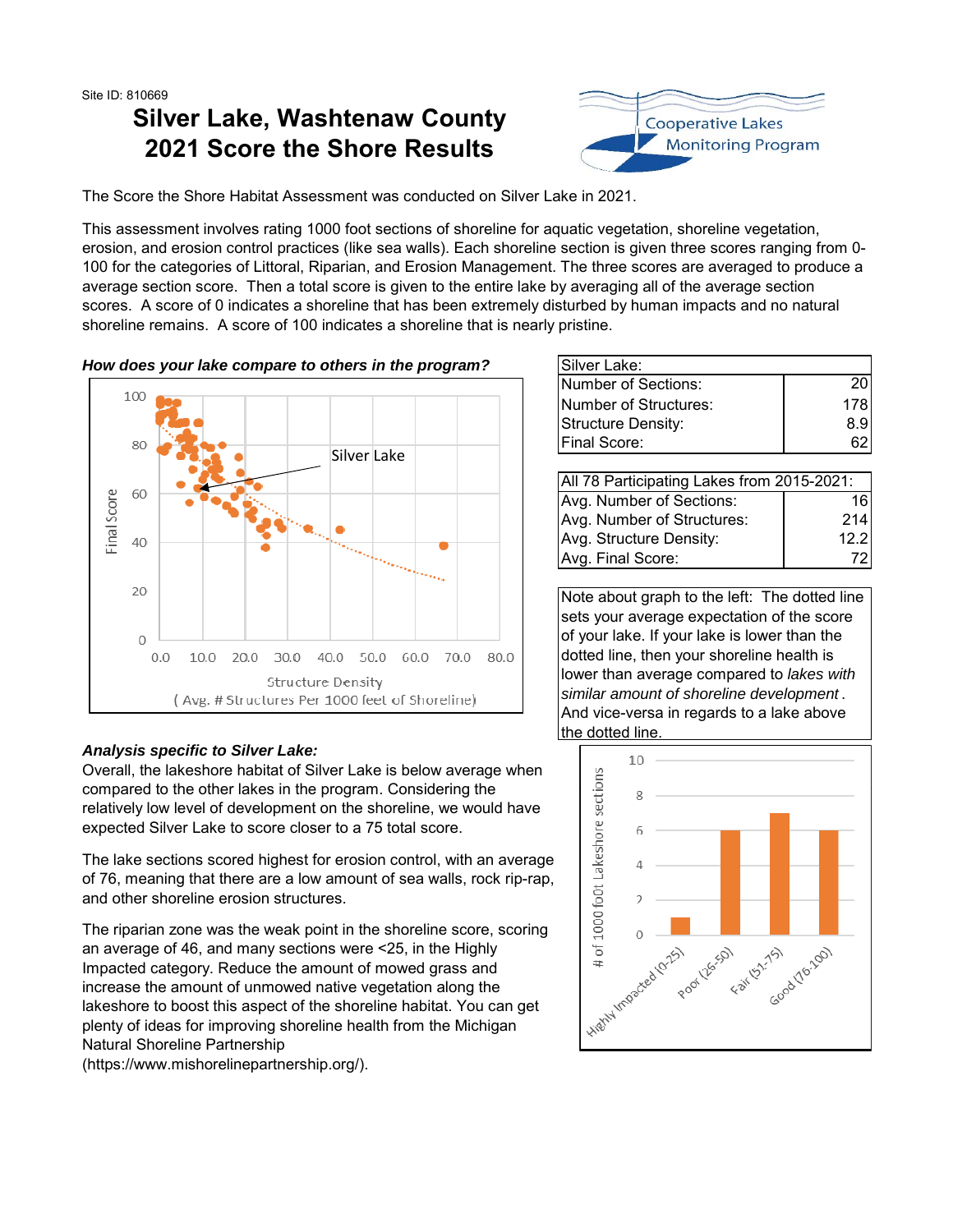#### COOPERATIVE LAKES MONITORING PROGRAMSUMMER MEAN TRANSPARENCY

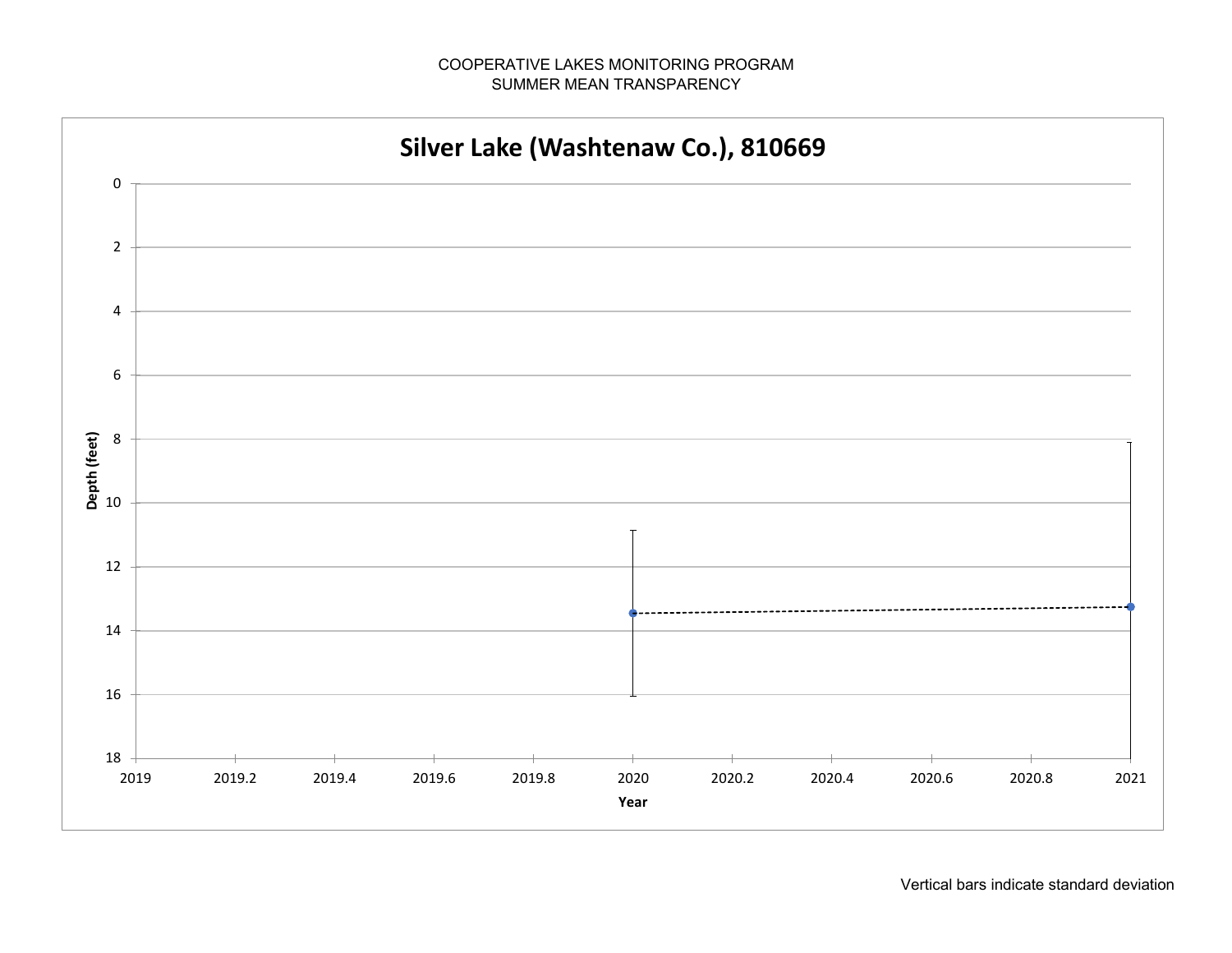Name: Silver Lake County: Washtenaw Site ID: 810669 Date: 5/14/2021



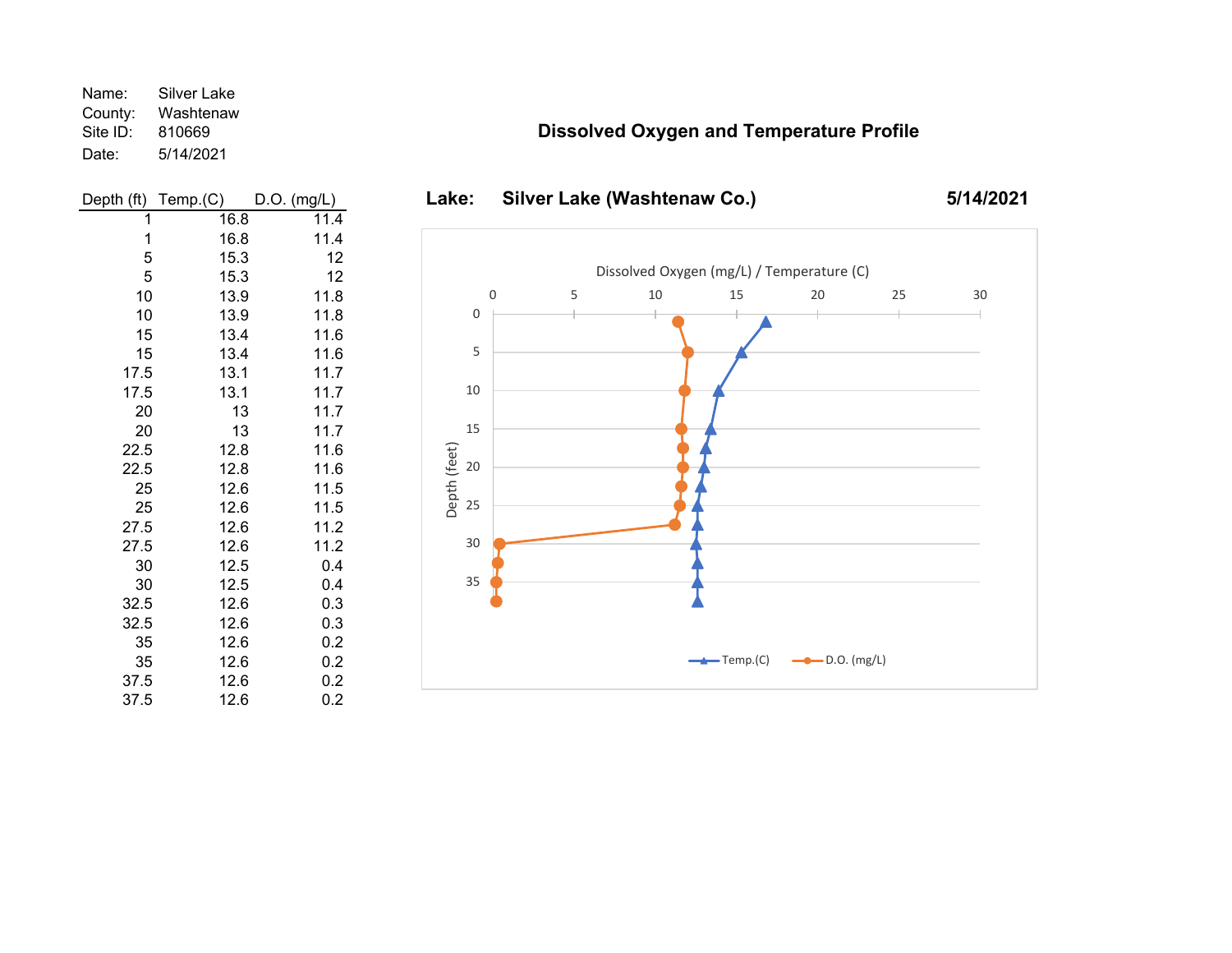Name: Silver Lake County: Washtenaw<br>Site ID: 810669 810669 Date: 5/27/2021

#### **Dissolved Oxygen and Temperature Profile**

| Depth (ft) | Temp.(C) | $D.O.$ (mg/L) |
|------------|----------|---------------|
| 1          | 21.7     | 8.8           |
| 5          | 21.6     | 8.4           |
| 10         | 19.3     | 11.2          |
| 15         | 15.2     | 11.2          |
| 17.5       | 14.5     | 11.5          |
| 20         | 14       | 11.6          |
| 22.5       | 13.6     | 10.9          |
| 25         | 13.4     | 10.7          |
| 27.5       | 13.1     | 9.6           |
| 30         | 12.8     | 8.9           |
| 32.5       | 12.5     | 7.7           |
| 35         | 12.1     | 7.1           |
| 37.5       | 11.7     | 0.5           |



## Lake: Silver Lake (Washtenaw Co.)

**5/27/2021**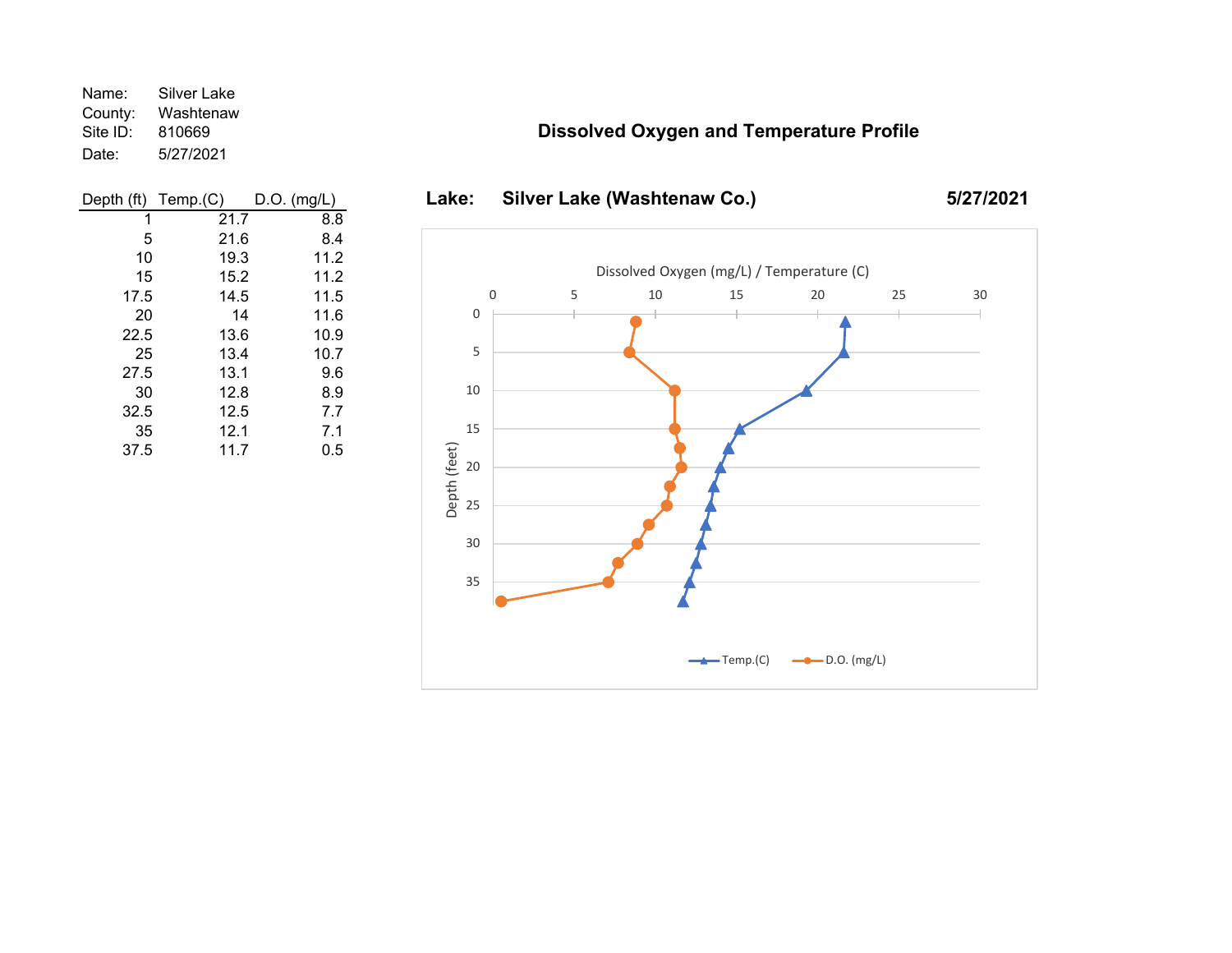Name: Silver Lake County: Washtenaw<br>Site ID: 810669 810669 Date: 6/12/2021

| Temp.(C) | $D.O.$ (mg/L) |
|----------|---------------|
| 27       | 7.8           |
| 27       | 7.8           |
| 23.3     | 8.8           |
| 18.5     | 11.4          |
| 16.9     | 12.3          |
| 15.3     | 12.2          |
| 14.6     | 11.2          |
| 14.3     | 10.3          |
| 13.7     | 8.7           |
| 13.1     | 5.4           |
| 12.7     | 5.3           |
| 12.3     | 3.8           |
| 11.6     | 0.8           |
|          |               |

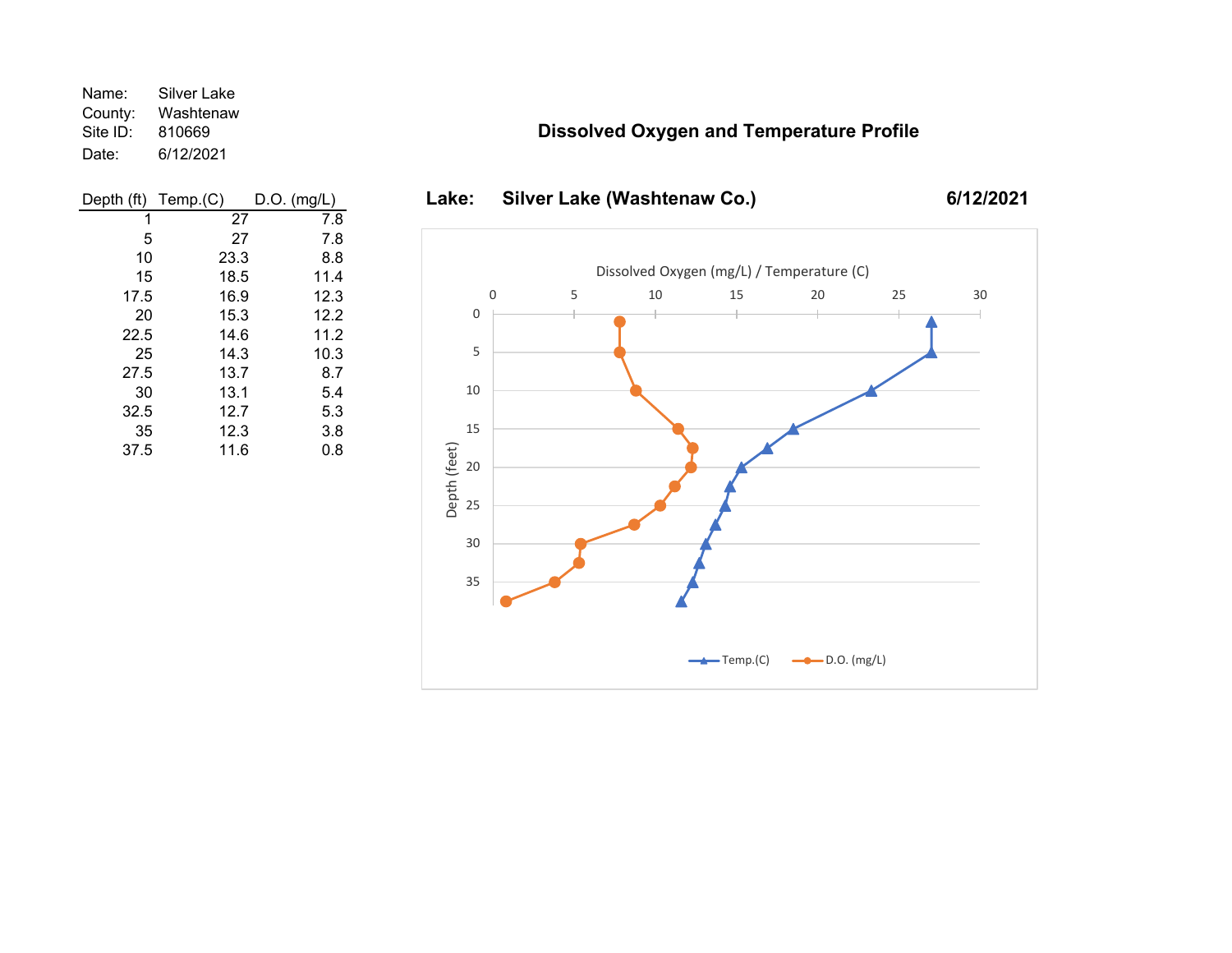Name: Silver Lake County: Washtenaw<br>Site ID: 810669 810669 Date: 6/23/2021

| Depth (ft) | Temp(C) | $D.O.$ (mg/L) |
|------------|---------|---------------|
| 1          | 22.8    | 7.8           |
| 5          | 22.8    | 7.8           |
| 10         | 22.7    | 7.8           |
| 15         | 22.6    | 7.4           |
| 17.5       | 18.6    | 11.5          |
| 20         | 16.5    | 11.8          |
| 22.5       | 15.4    | 10.6          |
| 25         | 14.7    | 9.7           |
| 27.5       | 14.3    | 8.7           |
| 30         | 14      | 7.5           |
| 32.5       | 13.6    | 5.6           |
| 35         | 13.5    | 0.5           |
| 37.5       | 13.6    | 0.3           |

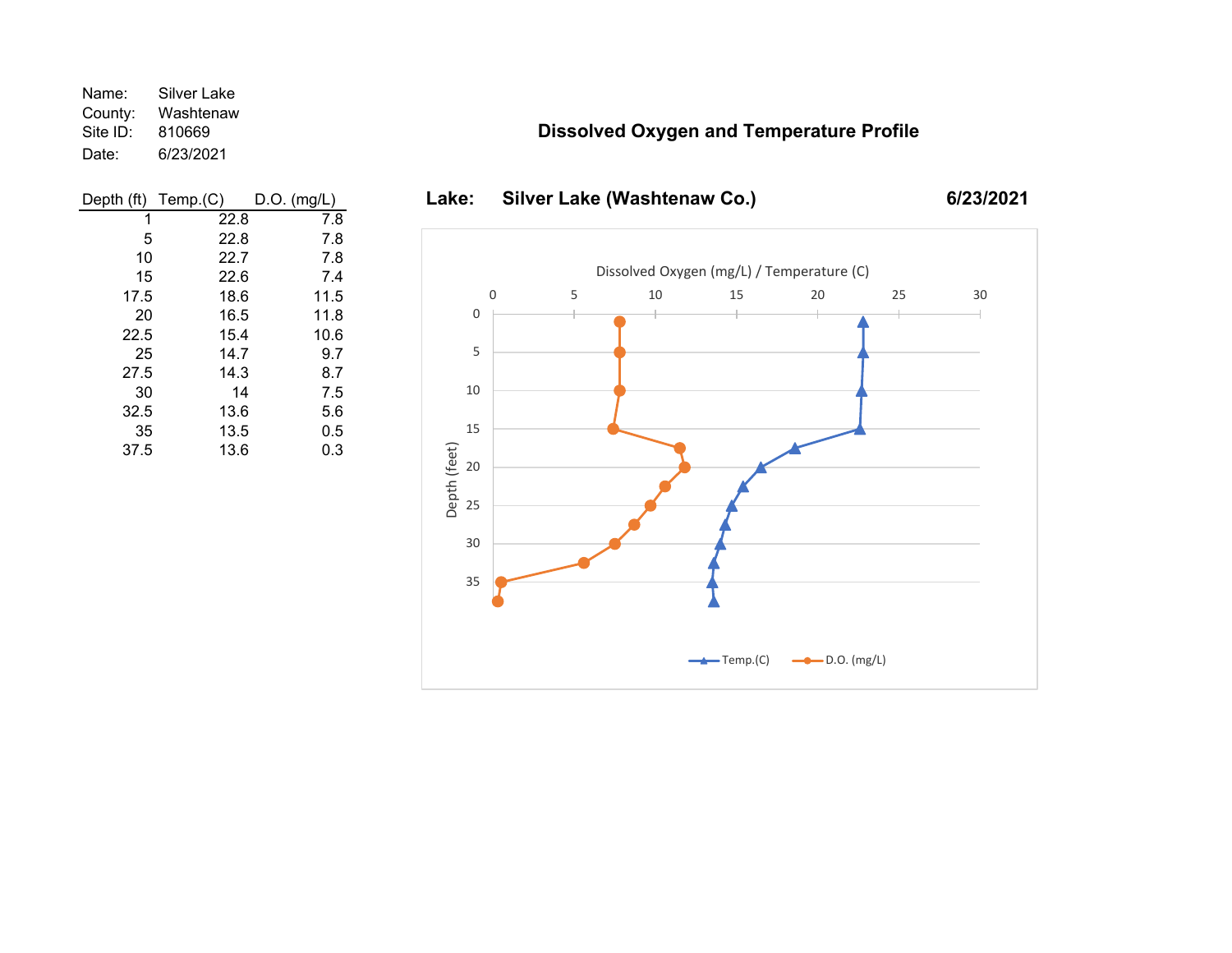Name: Silver Lake County: Washtenaw<br>Site ID: 810669 810669 Date: 7/10/2021

| Depth (ft) | Temp(C) | $D.O.$ (mg/L) |
|------------|---------|---------------|
| 1          | 26.1    | 7.5           |
| 5          | 26.1    | 7.7           |
| 10         | 25.8    | 7.5           |
| 15         | 23.5    | 9.1           |
| 17.5       | 20.7    | 11            |
| 20         | 17.9    | 11.2          |
| 22.5       | 16.7    | 10.4          |
| 25         | 15.4    | 8.1           |
| 27.5       | 14.5    | 5.7           |
| 30         | 13.8    | 2.5           |
| 32.5       | 13.3    | 1.1           |
| 35         | 12.6    | 0.4           |
| 37.5       | 11.8    | 0.3           |

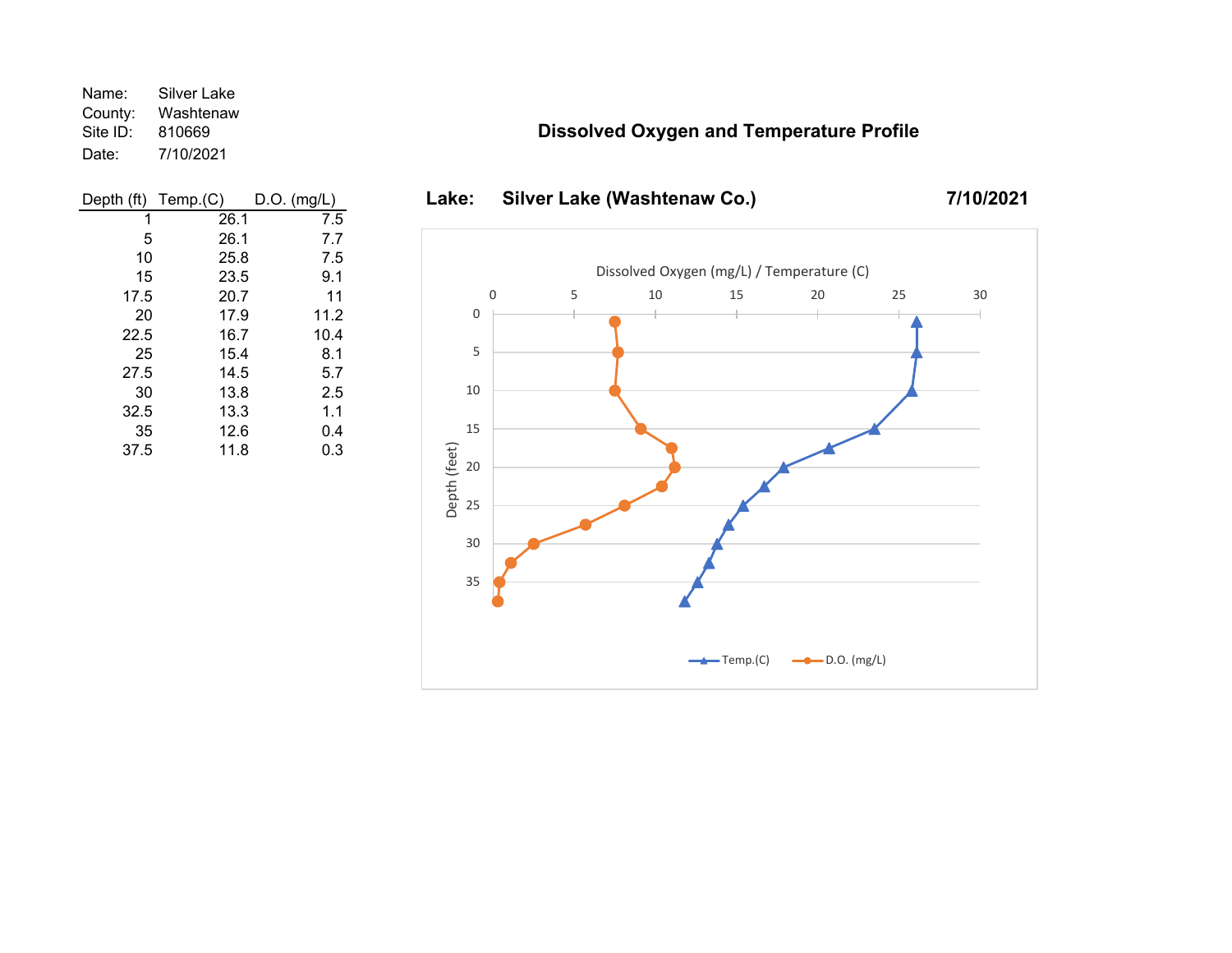Name: Silver Lake County: Washtenaw<br>Site ID: 810669 810669 Date: 7/21/2021

| Depth (ft) | Temp.(C) | $D.O.$ (mg/L) |
|------------|----------|---------------|
| 1          | 26.1     | 8.6           |
| 5          | 26       | 8.5           |
| 10         | 25.4     | 9             |
| 15         | 24.5     | 8.2           |
| 17.5       | 21.8     | 10.7          |
| 20         | 18.8     | 10            |
| 22.5       | 17.2     | 9             |
| 25         | 16.1     | 7.6           |
| 27.5       | 14.8     | 4.4           |
| 30         | 13.9     | 1.3           |
| 32.5       | 13.1     | 0.5           |
| 35         | 12.3     | 0.4           |
| 37.5       | 11.8     | 0.4           |

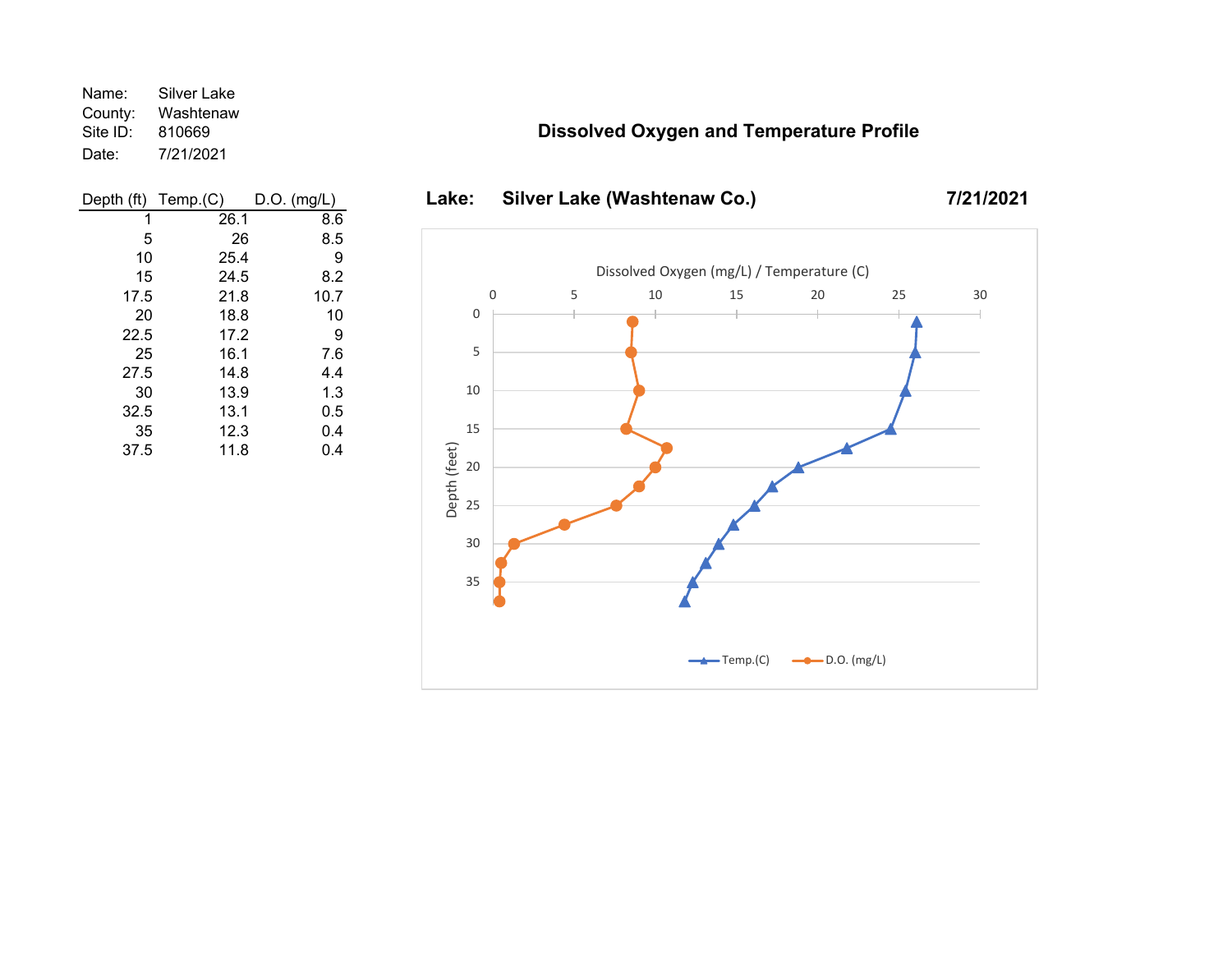Name: Silver Lake County: Washtenaw<br>Site ID: 810669 810669 Date: 8/11/2021

### **Dissolved Oxygen and Temperature Profile**

**8/11/2021**

| Depth (ft) | Temp.(C) | $D.O.$ (mg/L)  |
|------------|----------|----------------|
| 1          | 26.9     | 7.6            |
| 5          | 26.9     | 7.7            |
| 10         | 26.8     | 7.8            |
| 15         | 25.9     | 7.7            |
| 17.5       | 23.9     | 7.8            |
| 20         | 20.3     | 7.6            |
| 22.5       | 18.1     | 5.6            |
| 25         | 16.3     | $\overline{2}$ |
| 27.5       | 15       | 0.7            |
| 30         | 13.9     | 0.5            |
| 32.5       | 13.1     | 0.4            |
| 35         | 12.5     | 0.4            |
| 37.5       | 12       | 0.3            |

## Lake: Silver Lake (Washtenaw Co.) 0510 15 20 25 30 35 0 5 10 15 20 25 30 Depth (feet) Dissolved Oxygen (mg/L) / Temperature (C)  $\leftarrow$  Temp.(C)  $\leftarrow$  D.O. (mg/L)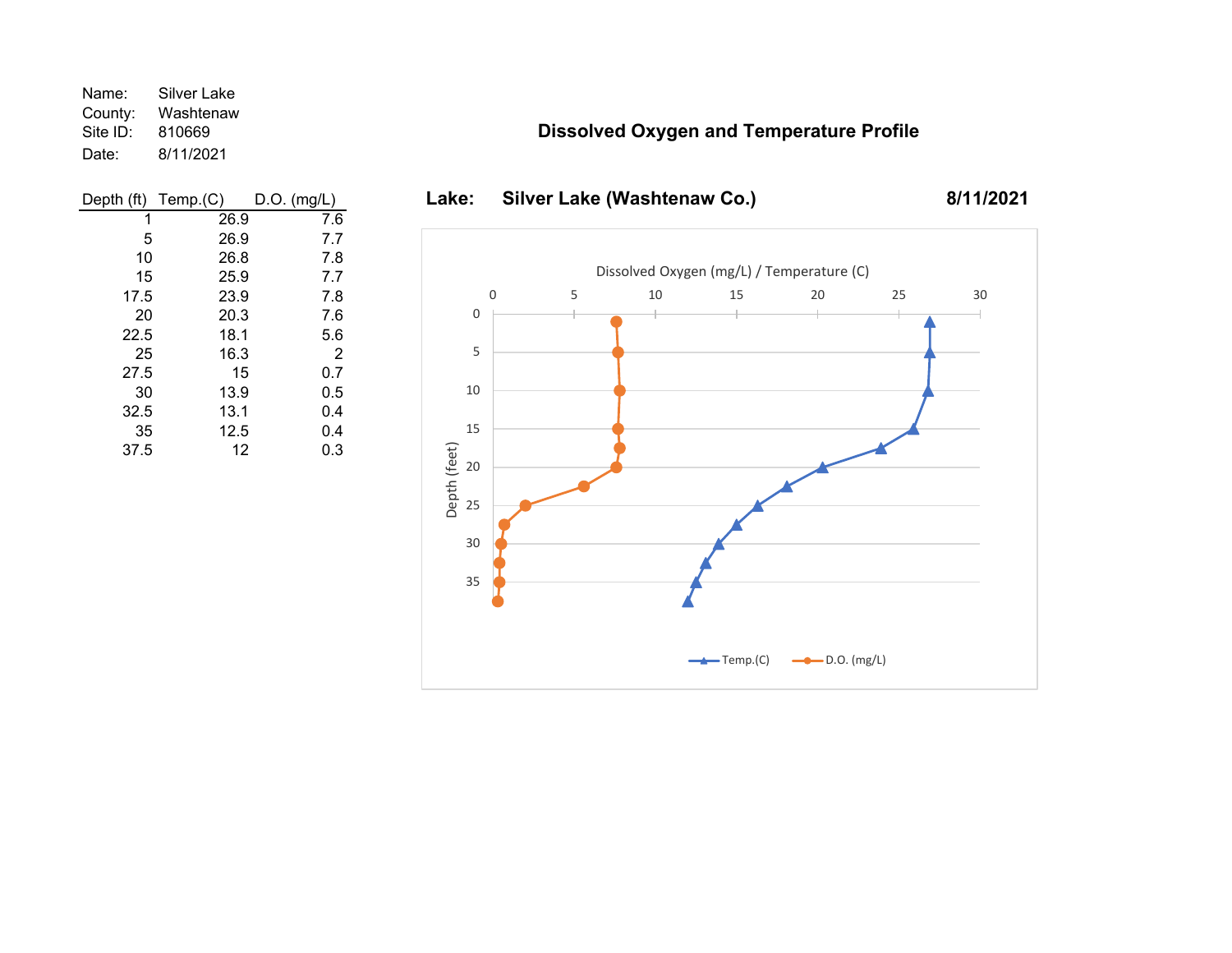Name: Silver Lake County: Washtenaw<br>Site ID: 810669 810669 Date: 8/27/2021

| Depth (ft) | Temp.(C) | $D.O.$ (mg/L) |
|------------|----------|---------------|
| 1          | 28.6     | 8.4           |
| 5          | 28.6     | 8.5           |
| 10         | 28.2     | 8.6           |
| 15         | 26.3     | 8.2           |
| 17.5       | 25.2     | 6.8           |
| 20         | 22       | 4.6           |
| 22.5       | 18.8     | 2.1           |
| 25         | 16.9     | 0.9           |
| 27.5       | 15.7     | 0.6           |
| 30         | 14.5     | 0.5           |
| 32.5       | 13.6     | 0.4           |
| 35         | 12.7     | 0.4           |
| 37.5       | 12.2     | 0.4           |